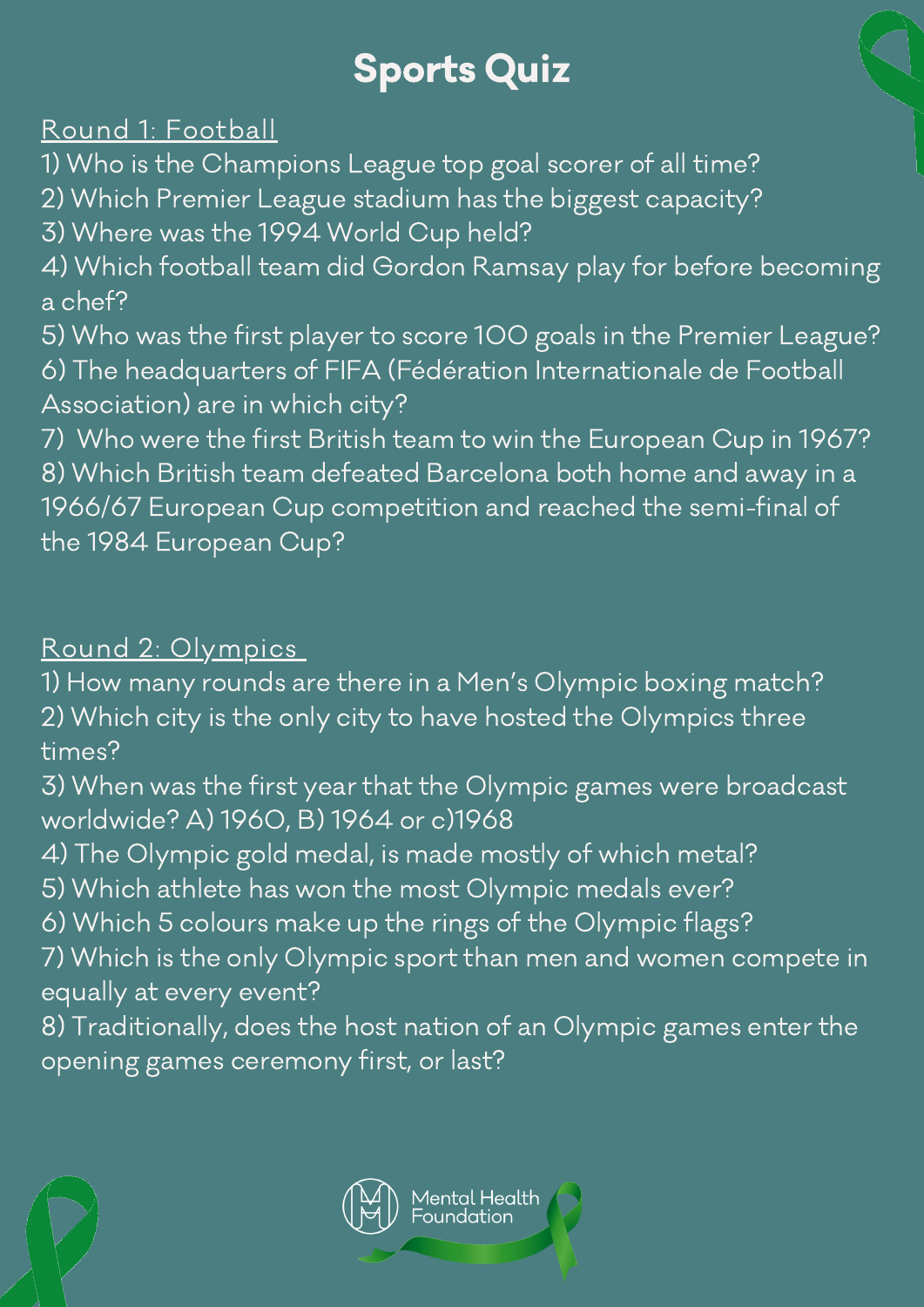# Round 3: Sports general

1) In which country would you find Eden Gardens cricket stadium?

- 2) In Rugby union, what number does the hooker have?
- 3) In which sport can you win the Davis Cup?
- 4) Who won the 2003 British Golf Open?
- 5) Which boxing class is heaviest –flywieght, bantam weight or featherweight?
- 6) How many players are there in a Rugby League team?
- 7) Ben Stokes is associated with which sport?
- 8) What sport is Silverstone most associated with?







#### Round 4: Sports general

- 1) What is Johanna Konta's best Wimbeldon result?
- 2) What is the most watched sport in the world?
- 3) In Snooker, how many points are awarded for potting the yellow ball?
- 4) In Tennis, what is the object used to hit the ball?
- 5) In Ancient Greek culture, the god, Apollo was regarded as the inventor and guardian of which sport?
- 6) Which Sport commonly uses furlongs as a measure of distances? 7) In Irish Sports, what does the G stand for is GAA?
- 8) What is the name of the ceremonial dance the New Zealand Rugby team perform before a match?